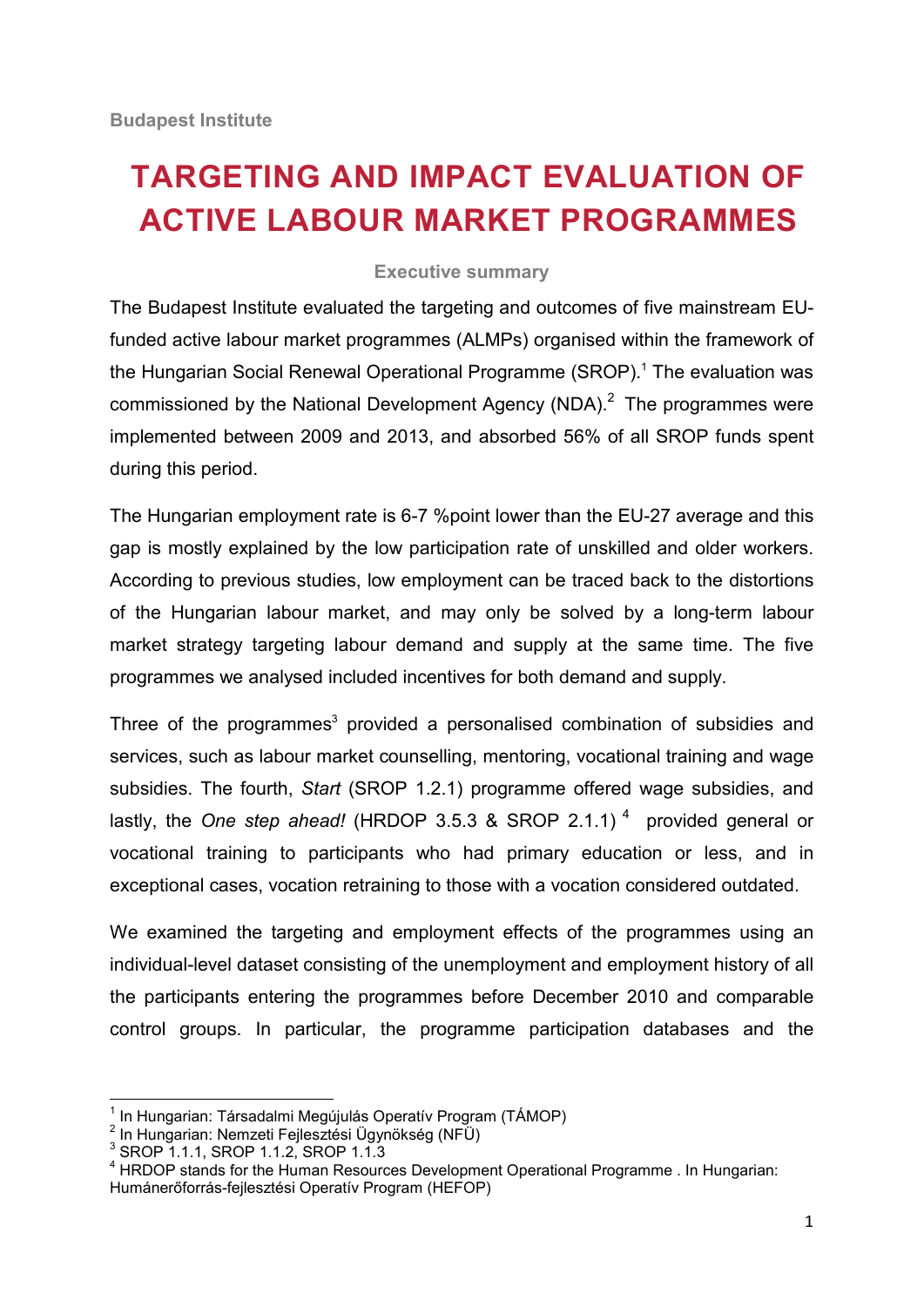unemployment registry of the National Labour Office (NLO)<sup>5</sup> linked with the administrative reports of newly hired employees<sup>6</sup> formed the base of our dataset.

| Programme                                                                                          | Duration of the programme                                                                                                                           | Entry/exit periods in the<br><b>NLO</b> database                                                 | No. of<br>participants<br>(NLO data) |
|----------------------------------------------------------------------------------------------------|-----------------------------------------------------------------------------------------------------------------------------------------------------|--------------------------------------------------------------------------------------------------|--------------------------------------|
| <b>Rehabilitation and</b><br>improvement of<br>employability of<br>disabled people<br>(SROP 1.1.1) | <b>SROP 1.1.1:</b><br>1 Mar 2008 -<br>28 Feb 2013                                                                                                   | Programme entry:<br>16 Jun 2008 - 31 Dec 2010<br>Programme exit:<br>10 Feb 2009 - 31 Oct 2012    | 10911                                |
| Improvement of<br>employability of the<br>disadvantaged<br>(SROP 1.1.2)                            | SROP 1.1.2:<br>1 Jan 2008 -<br>30 Apr 2011                                                                                                          | Programme entry:<br>1 Jan 2008 - 31 Dec 2010<br>Programme exit:<br>15 Jun 2008 - 31 Dec 2011     | 57894                                |
| Road to the world of<br>work<br>(SROP 1.1.3)                                                       | <b>SROP 1.1.3:</b><br>1 Nov 2009 -<br>31 Oct 2011                                                                                                   | Programme entry:<br>28 Nov 2009 - 31 Dec<br>2010<br>Programme exit:<br>31 Mar 2010 - 27 Feb 2012 | 5831                                 |
| Start (SROP 1.2.1)                                                                                 | SROP 1.2.1:<br>1 Jul 2007 -<br>31 Dec 2012                                                                                                          | Date of claim:<br>1 Jul 2007 - 31 Dec 2010<br>Expiry date:<br>until 31 Oct 2012                  | 27619                                |
| One step ahead!<br>(HRDOP 3.5.3 &<br><b>SROP 2.1.1)</b>                                            | <b>HRDOP 3.5.3:</b><br>Jan 1, 2006 - Dec 31, 2008;<br>SROP 2.1.1:<br>Sept 1, 2007 - Nov 4, 2009;<br>SROP 2.1.1/B:<br>Dec 15, 2009 - Dec 30,<br>2010 | Programme entry:<br>9 Jan 2006 - 11 Dec 2010<br>Programme exit:<br>N/A                           | 23 088                               |
| Control group                                                                                      |                                                                                                                                                     | Registered unemployed for<br>at least a day during the<br>entry period of the<br>programmes.     |                                      |

Table 1: Details of the programmes

Source: Official documents and BI calculations from NLO data.

The targeting of the programmes had been planned in accordance with their goals. The eligibility criteria were set to cover the most disadvantaged groups of jobseekers: the uneducated, the unskilled, the long-term unemployed, etc. During programme implementation, however, participants were slightly shifted towards the more advantaged, younger and more educated unemployed. This can be explained by both self-selection of participants and distortions in the selection process at the public employment service offices. The relative importance of these two factors cannot be estimated from the data available.

<sup>5</sup> In Hungarian: *Nemzeti Munkaügyi Hivatal (NMH)*

 $6$  These reports are to be sent by employers to the tax authority and form the basis of the Standardized Hungarian Labour Dataset, SHLD. In Hungarian: Egységes Magyar Munkaügyi Adattár, EMMA.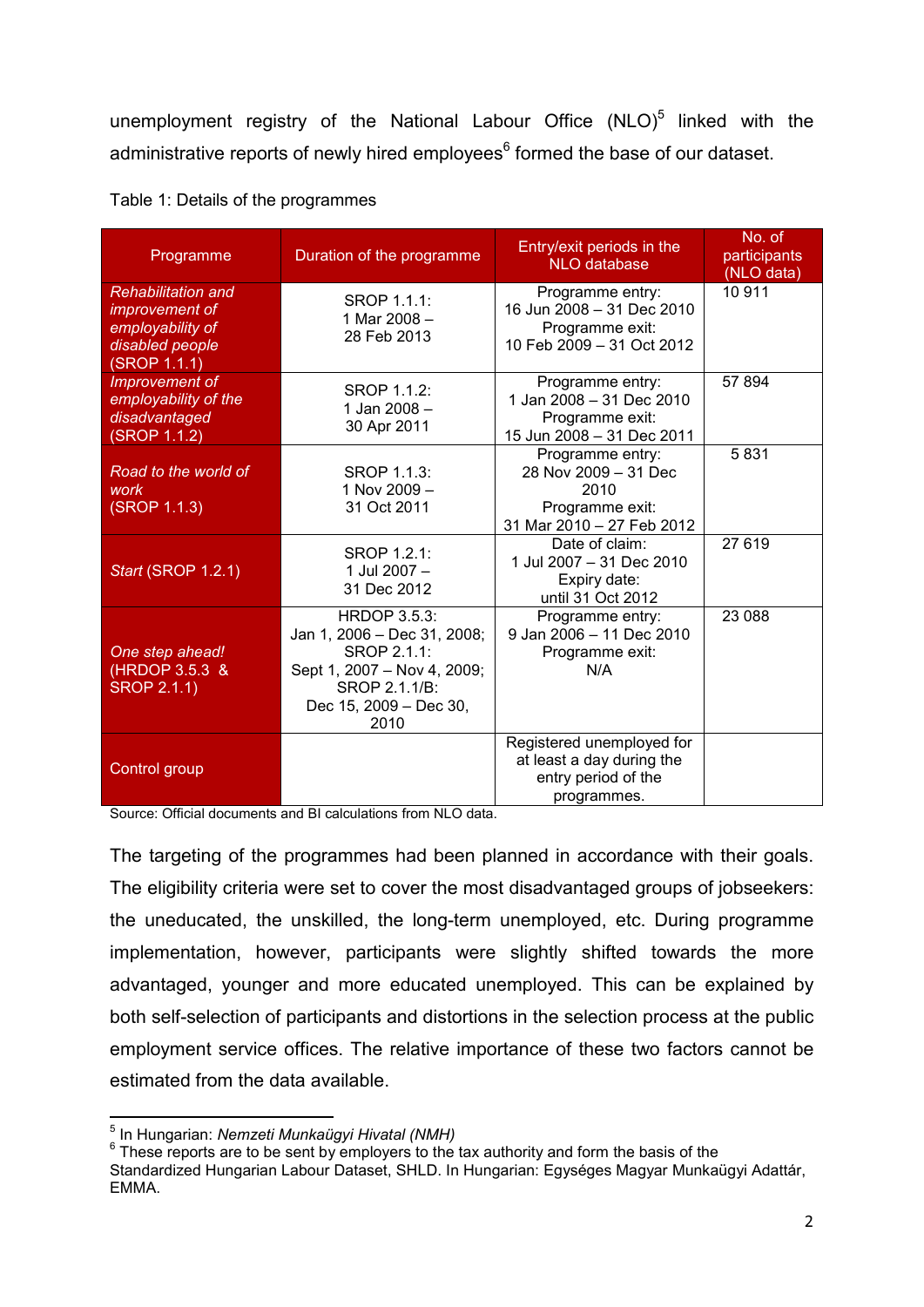The coverage of the programmes varies considerably: the aim of the *Rehabilitation and improvement of employability of disabled people* (SROP 1.1.1) programme was to reach the entire group of the disabled receiving rehabilitation subsidy, and the *Start* (SROP 1.2.1) programme was available to its target group on a universal basis. The SROP 1.1.2, 1.1.3 and 2.1.1 programmes, however, had a tighter budget relative to the size of their target groups and could only reach a small percentage of the potential pool.

## 1. Table: Short description of the programmes

| Programme                                                                                          | <b>Target groups</b>                                                                                                                                                                                                                               | Programme elements                                                                                                                                                                                                                                                                        |  |  |  |
|----------------------------------------------------------------------------------------------------|----------------------------------------------------------------------------------------------------------------------------------------------------------------------------------------------------------------------------------------------------|-------------------------------------------------------------------------------------------------------------------------------------------------------------------------------------------------------------------------------------------------------------------------------------------|--|--|--|
| <b>Rehabilitation and</b><br>improvement of<br>employability of<br>disabled people<br>(SROP 1.1.1) | with<br>disabilities<br>people<br>٠<br>(recipients<br>of<br>disability<br>a<br>benefit*)                                                                                                                                                           | A personalised combination of subsidies and<br>services: vocational rehabilitation, including<br>covering the costs of training and vocational<br>psychological<br>education;<br>counselling;<br>coaching; covering commuting and other<br>related costs of working; wage subsidies; etc. |  |  |  |
| Improvement of<br>employability of the<br>disadvantaged<br>(SROP 1.1.2)                            | the uneducated (having primary<br>٠<br>education or less)<br>school leavers<br>٠<br>people aged above 50<br>٠<br>parents with young children<br>٠<br>the long-term unemployed<br>٠<br>those at risk of long-term<br>$\blacksquare$<br>unemployment | A personalised combination of subsidies and<br>labour<br>market<br>services:<br>counselling.<br>vocational training<br>mentoring,<br>and<br>wage<br>subsidies.                                                                                                                            |  |  |  |
| Road to the world<br>of work<br>(SROP 1.1.3)                                                       | the long-term unemployed<br>$\blacksquare$                                                                                                                                                                                                         | A personalised combination of subsidies and<br>services:<br>labour<br>market<br>counselling,<br>vocational training<br>and wage<br>mentoring,<br>subsidies.                                                                                                                               |  |  |  |
| <b>Start</b><br>(SROP 1.2.1)                                                                       | <b>START PLUS:</b><br>those on maternity leave<br>٠<br>the long-term unemployed<br>٠<br><b>START EXTRA:</b><br>the disadvantaged long-term<br>٠<br>unemployed (older than 50 or<br>uneducated)                                                     | A wage subsidy to the employer of up to<br>27%, for up to 2 years.                                                                                                                                                                                                                        |  |  |  |
| One step ahead!<br>(HRDOP 3.5.3 &<br><b>SROP 2.1.1)</b>                                            | the uneducated (having at most<br>٠<br>elementary school degree)<br>those with outdated vocational<br>$\blacksquare$<br>qualifications                                                                                                             | Vocational training in high-demand vocations<br>or opportunity to complete primary education.<br>During<br>their<br>training<br>participants<br>also<br>received cash transfers.                                                                                                          |  |  |  |

Source: BI collection from official documents. Note: \* two types of benefit for those with at least 40% of work capacity lost (rehabilitációs járadék, rendszeres szociális járadék).

There was no significant overlap between participants of the five programmes. Some of the participants of SROP 1.1.2 and 1.1.3 also obtained a *'Start card,'* which entitled them to a wage subsidy. This however does not contradict the goals of the programmes, but rather as a natural combination of supply and demand incentives. As regards the rest of the programmes, we found no overlap between participants.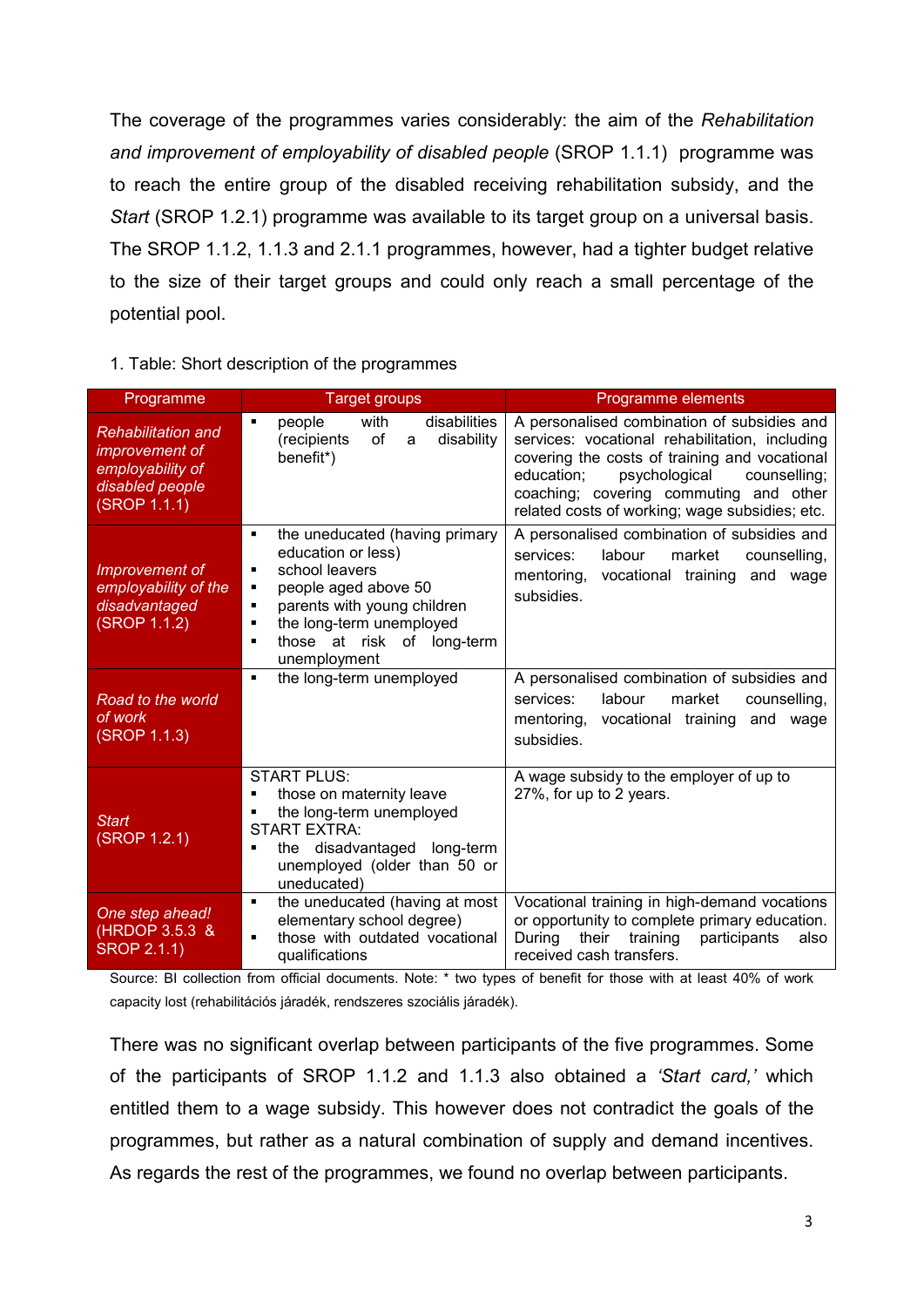## Table 4: Impact of SROP 1.1.1 & 1.1.3 programmes

|                                                                                       | <b>Rehabilitation and</b><br><i>improvement of employability</i><br>of disabled people<br><b>(SROP 1.1.1)</b> |                        |                          |                        | Road to the world of work<br>(SROP 1.1.3) |                        |                            |                           |  |  |  |  |  |
|---------------------------------------------------------------------------------------|---------------------------------------------------------------------------------------------------------------|------------------------|--------------------------|------------------------|-------------------------------------------|------------------------|----------------------------|---------------------------|--|--|--|--|--|
|                                                                                       | All<br>participants                                                                                           |                        | Without wage<br>subsidy  |                        | All<br>participants                       |                        | Without wage<br>subsidy    |                           |  |  |  |  |  |
|                                                                                       | $%$ of<br>partici<br>pants                                                                                    | %<br>points<br>effect* | % of<br>partici<br>pants | %<br>points<br>effect* | $%$ of<br>partici<br>pants                | %<br>points<br>effect* | $%$ of<br>partici<br>pants | $\%$<br>points<br>effect* |  |  |  |  |  |
| <b>MEN</b>                                                                            |                                                                                                               |                        |                          |                        |                                           |                        |                            |                           |  |  |  |  |  |
| Found employment during<br>programme or within 6 months<br>afterwards                 | 66                                                                                                            | 26                     | 51                       | 14                     | 72                                        | 16                     | 69                         | 13                        |  |  |  |  |  |
| Found employment within 6<br>months after programme                                   | 11                                                                                                            | 6                      | 10                       | 6                      | 41                                        | 25                     | 43                         | 26                        |  |  |  |  |  |
| Found employment after<br>entering programme                                          | 70                                                                                                            | 30                     | 56                       | 18                     | 79                                        | 19                     | 77                         | 17                        |  |  |  |  |  |
| Exited unemployment and did<br>not enter again within 6 months<br>after programme     | 87                                                                                                            | 17                     | 84                       | 15                     | 59                                        | -4                     | 60                         | -3                        |  |  |  |  |  |
| Exited unemployment and did<br>not enter again during the whole<br>observation period | 86                                                                                                            | 19                     | 83                       | 16                     | 67                                        | 7                      | 67                         | $\overline{7}$            |  |  |  |  |  |
| <b>Number of observations</b>                                                         | 515                                                                                                           |                        | 356                      |                        | 495                                       |                        | 443                        |                           |  |  |  |  |  |
|                                                                                       |                                                                                                               | <b>WOMEN</b>           |                          |                        |                                           |                        |                            |                           |  |  |  |  |  |
| Found employment during<br>programme or within 6 months<br>afterwards                 | 72                                                                                                            | 30                     | 55                       | 16                     | 70                                        | 17                     | 64                         | 11                        |  |  |  |  |  |
| Found employment within 6<br>months after programme                                   | 13                                                                                                            | 8                      | 11                       | $\overline{7}$         | 36                                        | 22                     | 38                         | 23                        |  |  |  |  |  |
| Found employment after<br>entering programme                                          | 75                                                                                                            | 32                     | 59                       | 18                     | 77                                        | 21                     | 72                         | 16                        |  |  |  |  |  |
| Exited unemployment and did<br>not enter again within 6 months<br>after programme     | 83                                                                                                            | 6                      | 75                       | $-2$                   | 55                                        | $-10$                  | 56                         | -8                        |  |  |  |  |  |
| Exited unemployment and did<br>not enter again during the whole<br>observation period | 83                                                                                                            | 10                     | 74                       | $\overline{2}$         | 65                                        | 0                      | 67                         | $\overline{2}$            |  |  |  |  |  |
| Number of observations                                                                | 973                                                                                                           |                        | 611                      |                        | 469                                       |                        | 399                        |                           |  |  |  |  |  |

Source: BI estimation using NLO data. \*Estimated programme effect based on counterfactual impact evaluation. It shows how the programme affected the probability of finding employment/not re-entering unemployment. For example, in case of men, the SROP 1.1.1 programme increased the probability of finding a job during the programme or within 6 months afterwards with 26%points comparing to a theoretical case in which participants had not participated in the programme.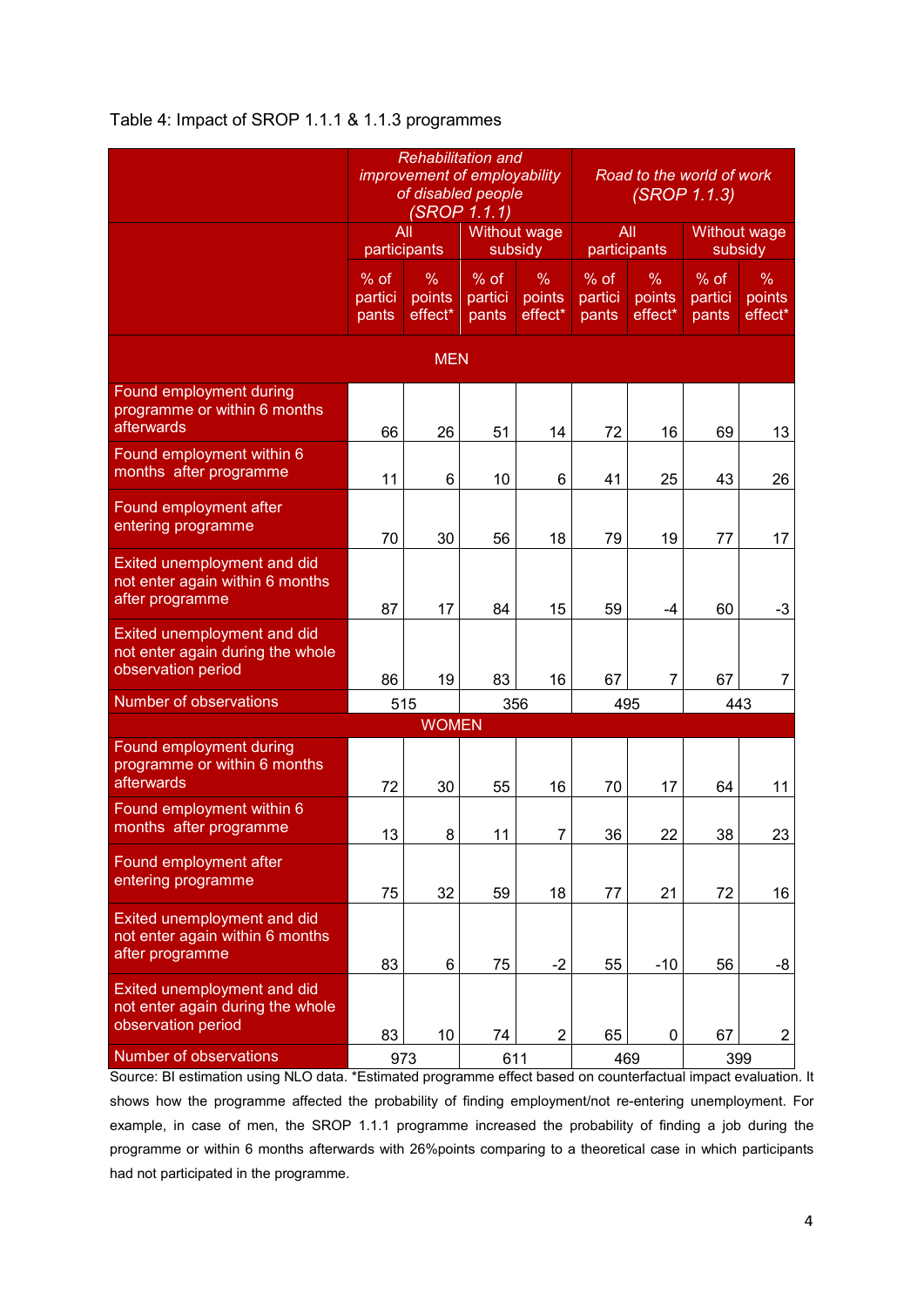On average, about 70-93% of the participants found employment during or shortly after the programmes. For two of the five programmes we also estimated whether participation increased the probability of finding a job. We conducted a counterfactual impact evaluation of the SROP 1.1.1 and 1.1.3 programmes focusing on their uneducated participants. We constructed a control group using a combination of propensity score and nearest neighbour matching methods to estimate counterfactual outcomes, and compared employment outcomes of programme participants and matched controls.

We found that uneducated participants of the SROP 1.1.1 were 26-30 %point more likely to be reemployed than their comparable peers who did not participate in the programme. The SROP 1.1.3 increased the probability of finding employment by 16- 17 %points. Both programmes reduced the probability of re-entering unemployment again, by about 4-17 percentage points. The positive effect of the programmes is significant on the long-term unemployed as well, and it is also considerable on those who did not receive wage subsidies.

These large and significant positive impacts are likely to be biased upwards and therefore are to be interpreted as the upper bound of the possible programme effect. The bias can be partly caused by the afore-mentioned unobserved (self-)selection of the participants (which implies that they had already had an advantage before the start of the programme), and partly by the lack of available data on undeclared work. It seems likely that those not participating in any programme (and thus not benefitting from a wage subsidy) are more likely to be reemployed in the shadow economy, which imposes a downward bias in the observed employment outcomes of the control group. Lastly, these are gross impacts as we could not estimate substitution effects, nor deadweight loss.

Regarding the length of employment, for the first three programmes<sup>7</sup> we found that two-thirds of those who received a wage subsidy for 1-3 months and about half to one-third of those who received it for a longer period lost their jobs after exhausting the subsidy. In the Start Plus and the Start Extra programmes (where there was no further hiring obligation imposed on the employer neither during the programme nor afterwards), 21-35 % of the recipients remained in the same job after the expiration

 $^7$  SROP 1.1.1, 1.1.2 and 1.1.3.